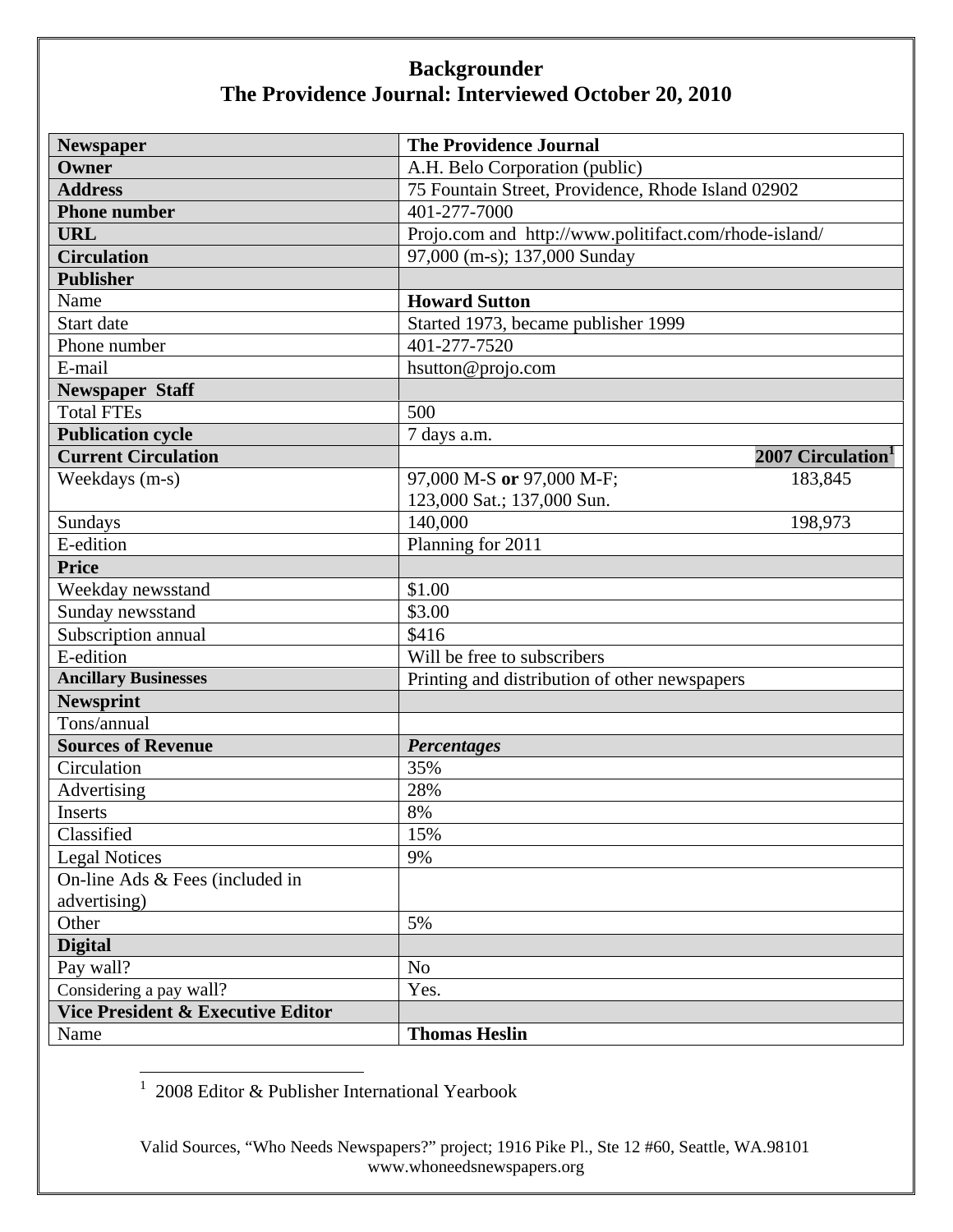| Start date                                                  | 8/81; became editor 2008                                         |
|-------------------------------------------------------------|------------------------------------------------------------------|
| Phone number                                                | 401-277-7319                                                     |
| E-mail                                                      | theslin@projo.com                                                |
| <b>News Staff</b>                                           |                                                                  |
| <b>Total FTE</b>                                            | 156                                                              |
| Reporters                                                   | 60                                                               |
| Editors                                                     | 37                                                               |
| Photo                                                       | 13                                                               |
| <b>Bureaus</b>                                              | 1 in Washington, DC                                              |
| <b>Coverage</b>                                             | More than 50% of a staffer's time                                |
| Local government                                            | Yes                                                              |
| Courts                                                      | Yes                                                              |
| Public safety                                               | Yes                                                              |
| County government                                           | Yes                                                              |
| <b>School Board</b>                                         | Yes                                                              |
| <b>Business</b>                                             | Yes                                                              |
| <b>Sports</b>                                               | Yes                                                              |
| Entertainment & arts                                        | Yes                                                              |
| <b>Managing Editor of New Media</b>                         |                                                                  |
| <b>Name</b>                                                 | <b>Peter Phipps</b>                                              |
| Start date                                                  | Started 1985; new media 2006                                     |
| Phone number                                                | 401-277-7443                                                     |
| Email                                                       | pphipps@projo.com                                                |
| <b>Digital News Staff</b>                                   |                                                                  |
| Size                                                        | Editor & producers                                               |
| Sufficient?                                                 | Yes, because all news staff contributes                          |
| <b>Reporting/Photo staff</b>                                |                                                                  |
| Does reporting staff feed materials for digital             | Yes                                                              |
| media                                                       |                                                                  |
| <b>Website start date</b>                                   |                                                                  |
| <b>Capabilities</b>                                         |                                                                  |
| Web platform software?                                      | <b>CCI</b> Newsgate                                              |
| Content management system: software?                        | Velocity (Belo); "e-scenic owned by CCI & Newsgate               |
| Does your organization                                      | Yes                                                              |
| write code?                                                 |                                                                  |
| Proprietary or open-source code? Why?                       | Proprietary                                                      |
| <b>Flexibility &amp; response time</b>                      |                                                                  |
| Can you change web platform – coding,                       | Pages are flexible. Have templates for ads, headers and footers. |
| architecture, software -- at least once a month?<br>Do you? |                                                                  |
| <b>Digital Tools</b>                                        |                                                                  |
| Crowd sourcing?                                             | N <sub>o</sub>                                                   |
| Data visualization?                                         | Yes                                                              |
| Investigative reporting?                                    | Yes (Caspio)                                                     |
| Documentary video?                                          | Yes                                                              |
|                                                             |                                                                  |

Valid Sources, "Who Needs Newspapers?" project; 1916 Pike Pl., Ste 12 #60, Seattle, WA.98101 www.whoneedsnewspapers.org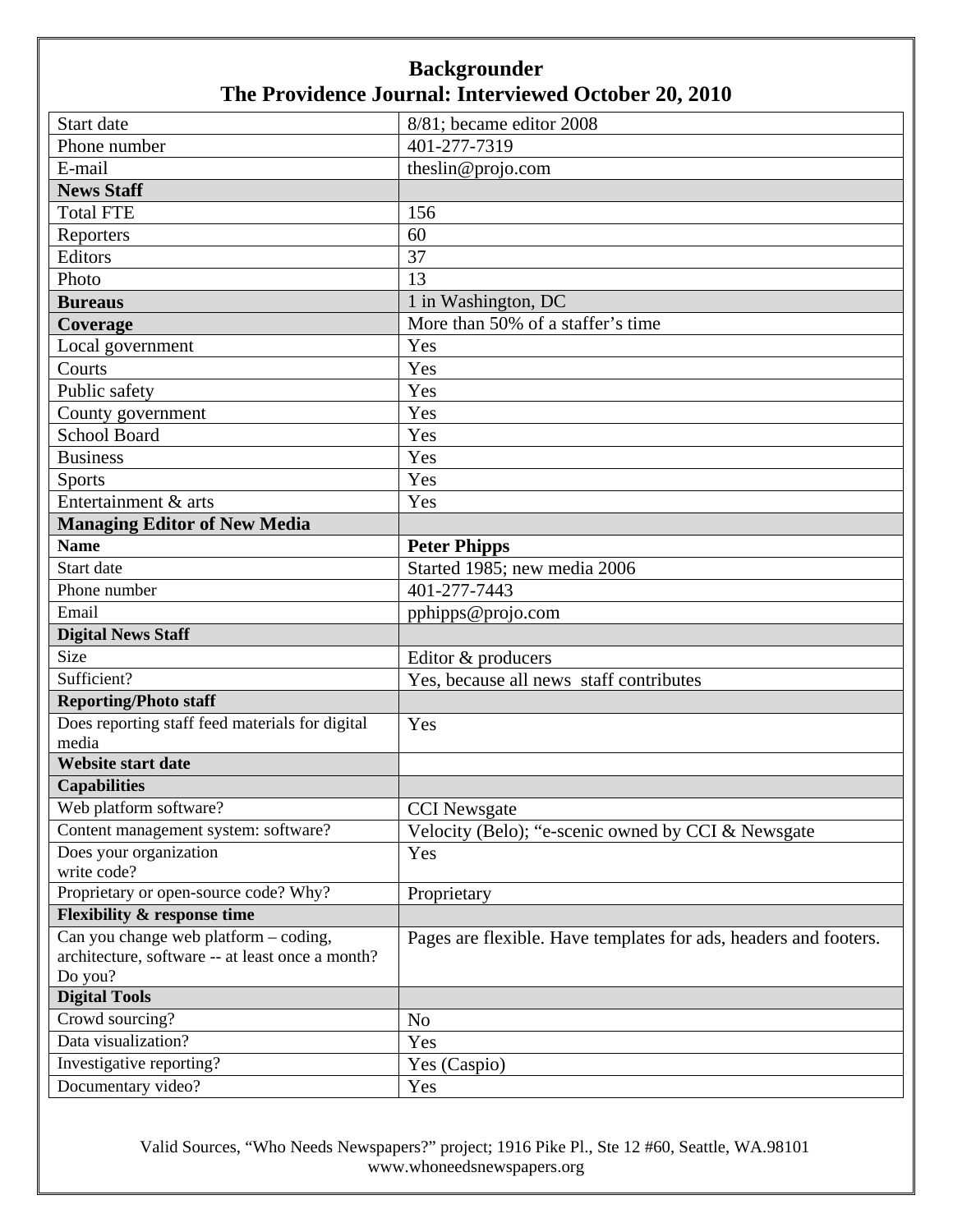| Any other kinds of digital tools are being used?                                        | "Cover it live"                                         |
|-----------------------------------------------------------------------------------------|---------------------------------------------------------|
| <b>Social Media</b>                                                                     |                                                         |
| What is the overall organizational commitment                                           | Facebook -- use for sports and Politifact               |
| to collecting, creating, shaping and delivering                                         | Twitter -- 3-4,000 users; 7-8,000 views /month          |
| all your news/information products through                                              |                                                         |
| these digital channels?                                                                 |                                                         |
| To what extent is your newspaper connected to                                           | Growing                                                 |
| people through social media?                                                            |                                                         |
| <b>Advertising</b>                                                                      |                                                         |
| Is your advertising staff is able to provide                                            | Yes                                                     |
| competitive digital services to merchants?                                              |                                                         |
| Do you use "real time" ads?                                                             |                                                         |
| Does your advertising department sell "digital                                          |                                                         |
| services", such as helping merchants with                                               |                                                         |
| website production?                                                                     |                                                         |
| Does your ad department sell electronic                                                 |                                                         |
| coupons or other modern digital products<br><b>Assessment</b>                           |                                                         |
|                                                                                         |                                                         |
| How do you assess your digital                                                          |                                                         |
| news/information products?                                                              |                                                         |
| Page-views?                                                                             | 12 M/month (Visits: 2.9 -3M/month)                      |
| Monthly uniques?                                                                        |                                                         |
| Revenue?                                                                                | Yes                                                     |
| What other metrics do you use?                                                          | Omniture data -- used in sports; where is our audience? |
|                                                                                         |                                                         |
| Do you assess news content?                                                             |                                                         |
| Other?                                                                                  | E-mail tracking                                         |
| <b>Editing</b>                                                                          |                                                         |
| Are there different procedures (layers of                                               | Generally all stories pass through desk for review.     |
| editing) for web vs. print products?                                                    |                                                         |
| Do you use AP Style in your digital products?                                           | Yes                                                     |
| <b>Revenue</b>                                                                          |                                                         |
| Do you charge for any digital news products?                                            | Yes                                                     |
| Which products and how much?                                                            | Archives                                                |
| <b>Digital Delivery Systems</b>                                                         |                                                         |
| What delivery systems do you employ?                                                    |                                                         |
| E-edition? (software?)                                                                  | N <sub>o</sub>                                          |
| Smart Phone - apps                                                                      | Verve                                                   |
| -- iPhone                                                                               |                                                         |
|                                                                                         | Verve Wireless mobile platform software                 |
| -- Android                                                                              | Verve Wireless mobile platform software                 |
| -- Blackberry                                                                           | Verve Wireless mobile platform software                 |
| -- Palm                                                                                 | Verve Wireless mobile platform software                 |
| <b>Tablets</b>                                                                          |                                                         |
| -- iPad                                                                                 | Under development; expected fall 2011.                  |
| Kindle                                                                                  | N <sub>o</sub>                                          |
| <b>Knowledge products</b>                                                               |                                                         |
| Do you offer "knowledge products," such as<br>books, magazines, and television or radio | Yes<br>Occasionally                                     |

Valid Sources, "Who Needs Newspapers?" project; 1916 Pike Pl., Ste 12 #60, Seattle, WA.98101 www.whoneedsnewspapers.org